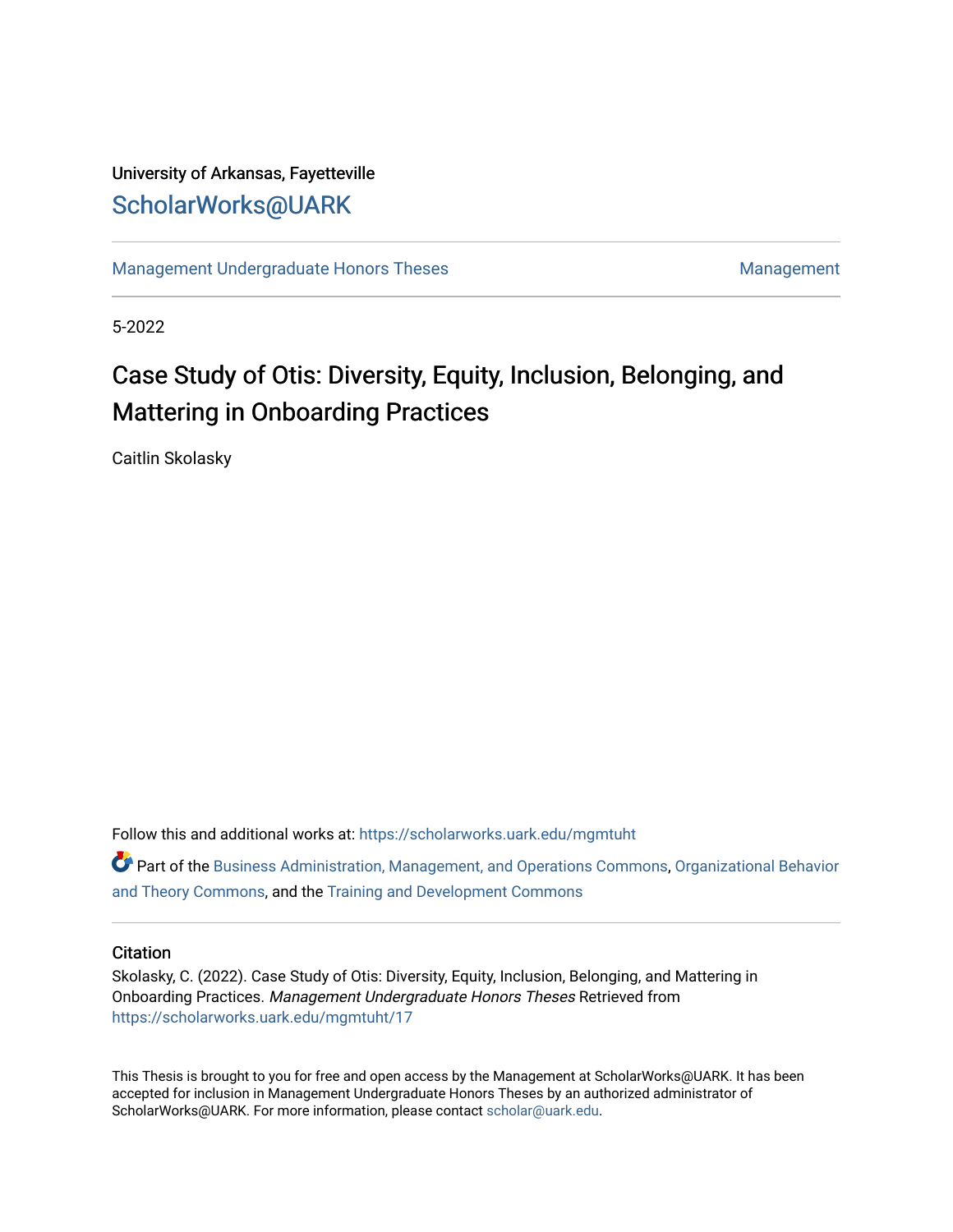# **Case Study of Otis: Diversity, Equity, Inclusion, Belonging, and Mattering in Onboarding Practices**

**by**

**Caitlin R. Skolasky**

**Advisor: Dr. Barbara Lofton**

**An Honors Thesis in partial fulfillment of the requirements for the degree Bachelor of Science in Business Administration in Management.**

> **Sam M. Walton College of Business University of Arkansas Fayetteville, Arkansas May 13, 2022**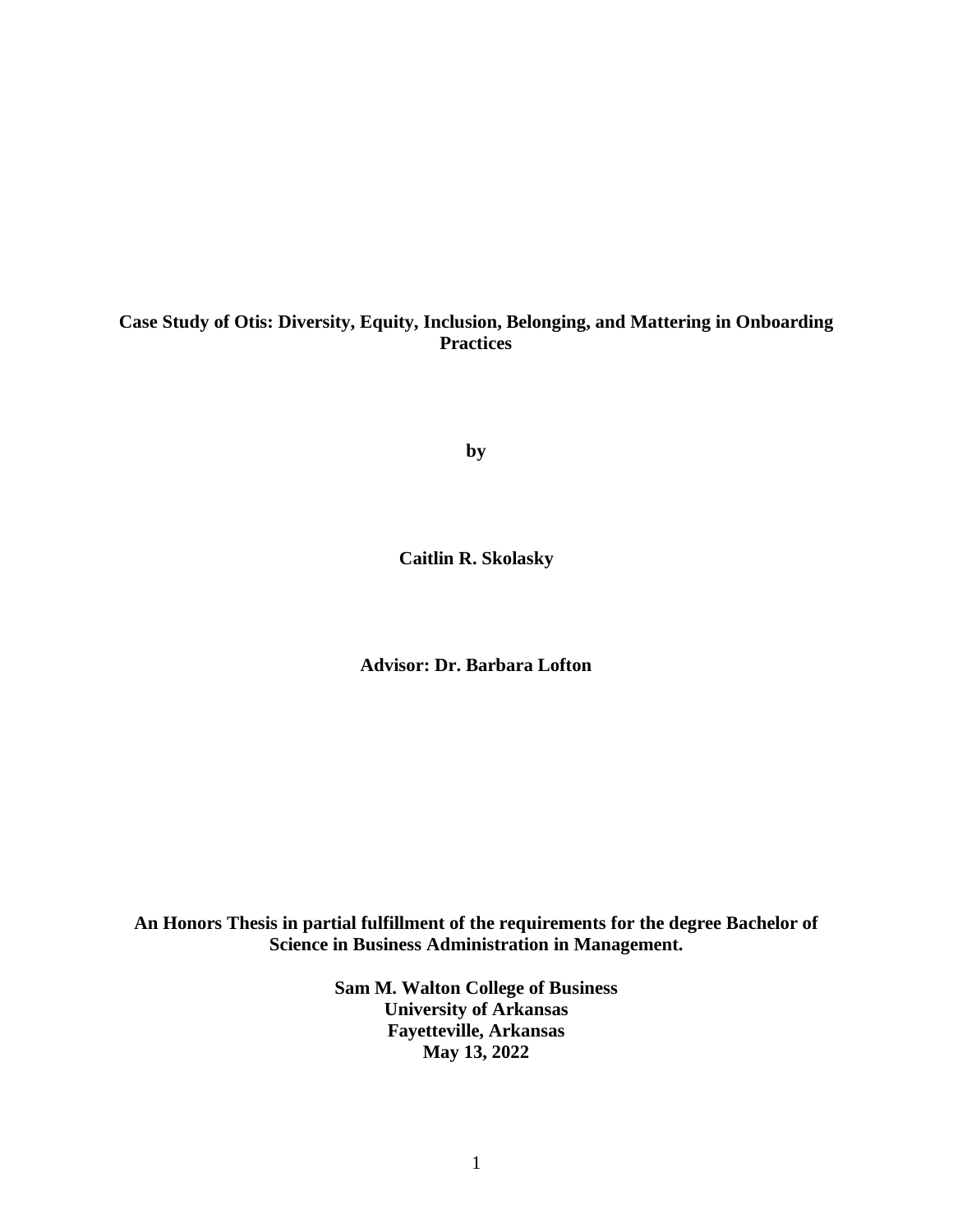# **Table of Contents**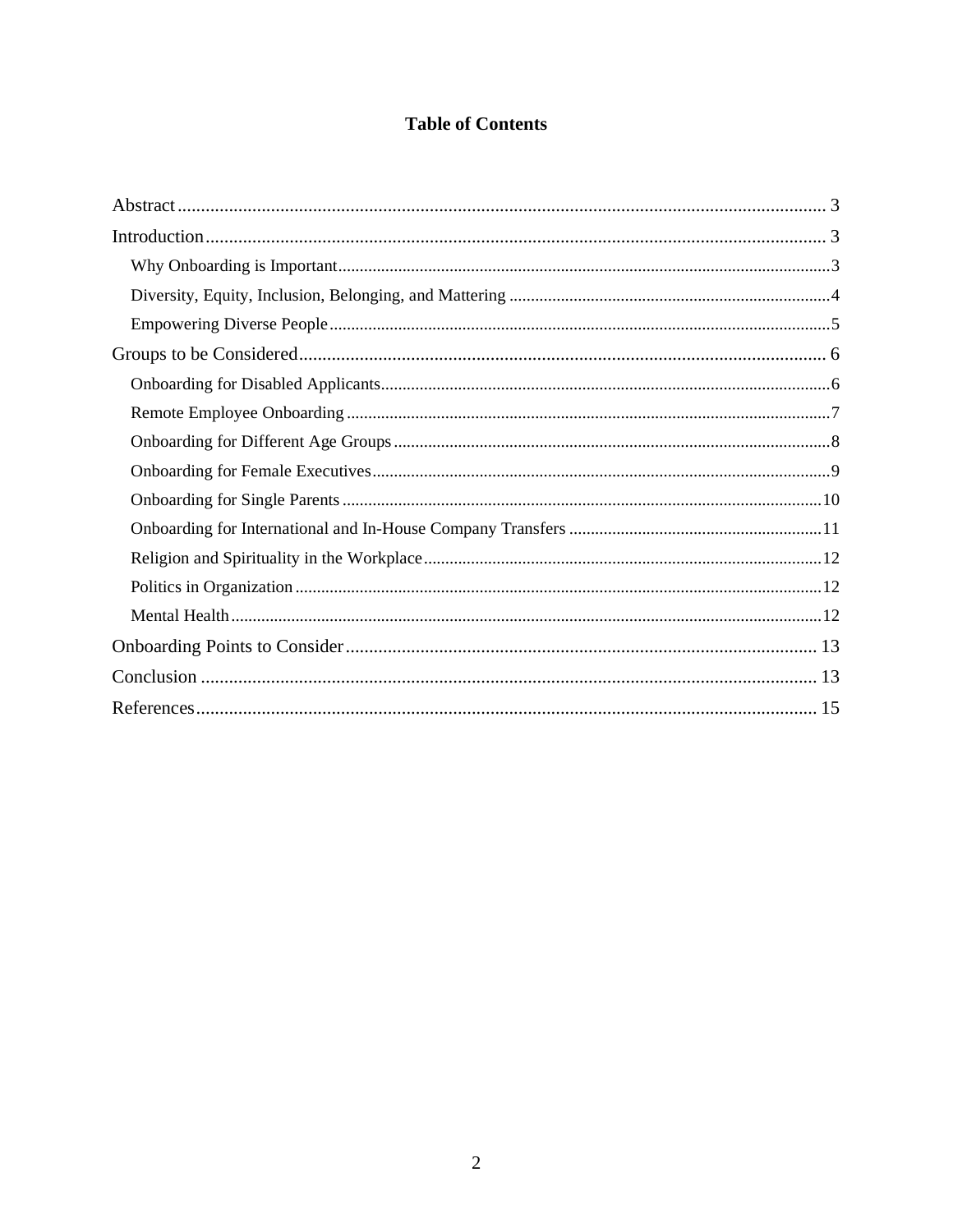# <span id="page-3-0"></span>**Abstract**

It was during the Summer of 2021 that I completed a sales internship at Otis Elevator Company in Nashville, Tennessee. Throughout this time, other interns and I conducted a project regarding the diversity, equity, inclusion, belonging and mattering (DEIBM) aspects of onboarding. After presenting ways that their company could improve the process, I wanted to dive deeper into the many different topics that this can cover for all organizations. It is important to note just how crucial the onboarding process as well as the variety of applicants that employers should understand the pain points of is when it comes to retention as well as profitability. Becoming accustomed to a company's culture and environment plays a significant role in determining future endeavors within their organization. Based on personal experience and extensive research, many recommendations were found in order to incorporate DEIBM practices into a successful onboarding process for new employees.

# <span id="page-3-1"></span>**Introduction**

The onboarding process is a pivotal moment for new employees. Becoming accustomed to a company's culture and environment plays a significant role in determining future endeavors and experiences within their organization. It is important that diversity, equity, inclusion, belonging, and mattering (DEIBM) are all aspects that are considered when onboarding. Being sure to allow a sense of comfort and security for the newcomer will set them up for success. There are many different aspects of this topic that can be broken down and investigated. This could include minority applicants, those of diverse cultural backgrounds, and many other categories as well.

After reflecting on a previous hybrid sales internship in Nashville, Tennessee during the Summer of 2021 at Otis Elevator Company, I was grateful to undergo an onboarding experience that was smooth and effective. Otis Worldwide Corporation is an American company that develops, manufactures, and markets elevators, escalators, moving walkways, and related equipment. They are the world's leading company for elevator and escalator manufacturing, installation, and service. There was a certain level of DEI in my internship with Otis, however, it felt like more could be done to highlight this during our onboarding process. This is a critical analysis based on an internship where recommendations are to be made in order to emphasize the importance of an effective onboarding process incorporating DEIBM aspects. Tackling a proactive approach to this rather than reactive is the goal. The push for companies to invest in onboarding and what it could mean to the individual is more important now than ever. Focusing on the different struggles that one might face and ways to improve this is key for a business to thrive with a solid foundation. DEI begins in the hiring process.

### <span id="page-3-2"></span>*Why Onboarding is Important*

Employee orientation has taken on a whole new meaning. It is important to discuss what exactly onboarding is and what it means for different companies. Every business has their own perception of onboarding and how long this process takes. It includes the initial offer and acceptance, the waiting period before joining the team, training, and orientation, and the first quarter of putting what the new hire has learned into action. The new employee is being integrated into the company culture as well as utilizing tools to be a productive member. To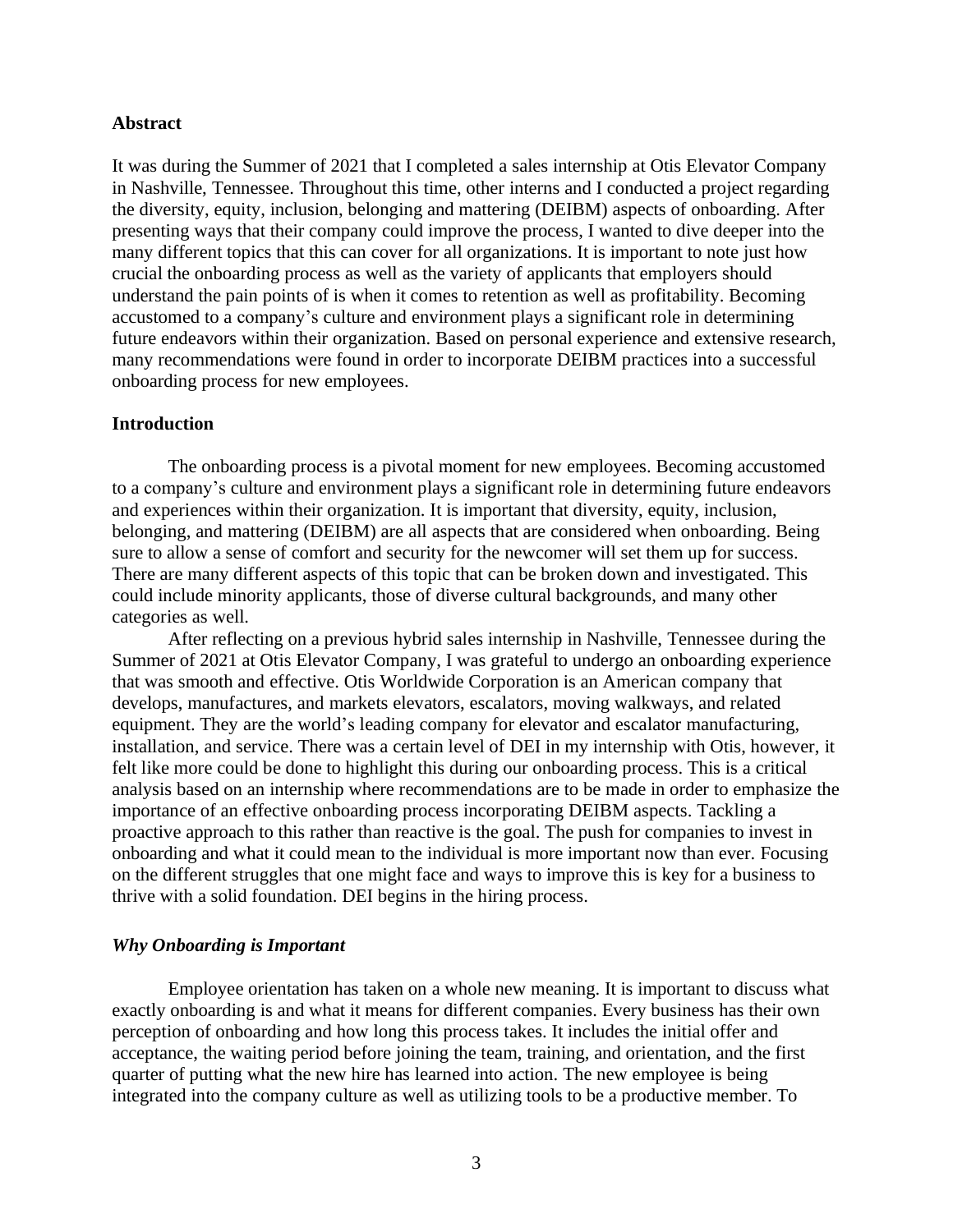better categorize the four different phases of onboarding they can be described as preonboarding, welcoming new hires, role-specific training, and easing the transition into their new role (Arun).

According to Weisberg, successful onboarding involves proactively covering compliance, clarification, culture, and connection (Weisberg). Compliance is the lowest level and includes learning the basic rules and policies of the organization as well as filling out all the necessary paperwork. Clarification is designed to ensure that the newcomer really understands their roles and responsibilities. This can be described by explaining upcoming projects and how they can best contribute to the success of the company. Culture explains the norms and traditions that might be present within the organization. This is accomplished by giving a tour of the facility, explaining where the individual fits and how the company operates as a whole. Lastly, connection is the highest level and perhaps the most important. Connection bridges the gap between the new employee and their coworkers by developing relationships.

There are five different types of onboarding that should be demonstrated. These include onboarding regarding operations, knowledge, performance, social, and talent. The operations section falls within the compliance range of the four Cs. This is the most basic level where tools and equipment are provided to the new employee in order to get them up and running. Knowledge demonstrates clarification by transferring knowledge to do with the job and the means to access specific information in a smooth way. Performance onboarding is about setting the new individual up with short-term objectives and milestones that are achievable from day one on the job. Social is, of course, making those different connections and recognizing cultural norms within the organization. Finally, talent onboarding is showing that these different skills have been retained and are being utilized. At the recent CIPD Festival of Work event, delegates were asked about what onboarding processes they currently had in place and on average people were carrying out only 2 of the 5 different types ("Onboarding – The Five"). For many organizations out there, certainly more can be done. Overall, the purpose of this is to improve new hire retention and help individuals adapt to organizational practices.

When completing my internship this past summer with Otis Elevator, there was much dedication geared toward our three-month program. This is a prime of example of where one can see onboarding practices in action. Upon arrival, I received a package with Otis gear, such as a notepad and pen to get me ready and excited to start. I then was given directions on where to go and who to meet for my first day. During the first week, onboarding was filled with getting technology set up on my new work computer and phone, learning our schedule and projects for the summer, and meeting everyone in the office. Everyone was very friendly, and even took me out to lunch, which made me feel very welcome and comfortable. Although these procedures were beneficial, the lack of incorporating in DEIBM aspects was what I noticed. In such a short span of time it may be hard to highlight these areas, but it is necessary.

# <span id="page-4-0"></span>*Diversity, Equity, Inclusion, Belonging, and Mattering*

DEI has shown to lead to greater creativity and innovation in the workplace (Gittens-Ottley). Having an inclusive environment allows for employees to feel more engaged with the work that they are doing as well as the people around them. DEI is not about race and gender, it is about the entire person and the many differences that they bring to the table, as well as representation of minority groups. As more inclusive considerations have evolved, belonging and mattering (BM) have also been added to this scope. Diversity itself is all the ways in which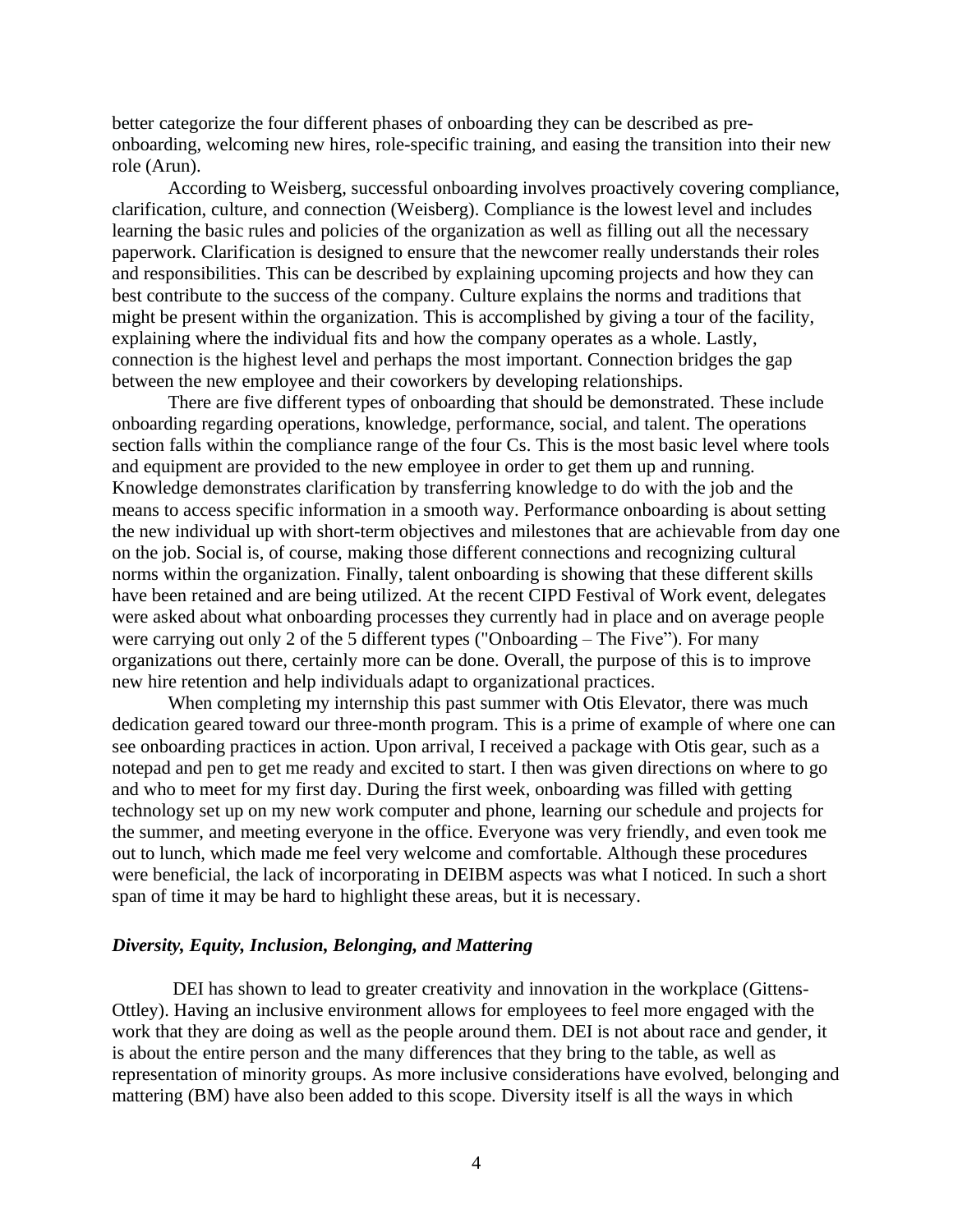people differ. Equity is fair treatment, access, opportunity, and advancement for all people. One's own identity cannot predict the outcome of their treatment. Lastly, inclusion is when a variety of people have power, a voice, and decision-making authority. While keeping these things in mind, candidate experience will be improved and their stay with the company should be prolonged. By being able to slow down, make necessary adjustments, and include your new hire, a meaningful experience will be created.

Sonja Gittens-Ottley gives many different ideas regarding this aspect of the onboarding process (Gittens-Ottley). For starters, providing the complete, overarching story is a great approach to help one feel in-the-know. Have a road map available with the team's current priorities and goals as well as the direction that the company is heading in the future. It is also important to note that each business follows a unique and personal language or form of communication. A helpful tool for this aspect might include having a handbook or glossary accessible with certain terms and acronyms that are essential to communicating with colleagues. Along with making these resources an impactful use of their time, establishing a "buddy" system would provide more support and detail. This would be having an employee who will be the committed and dedicated "buddy" for someone to call and ask questions to while showing them the ropes.

It can sometimes be hard to find the balance between giving a new hire too much responsibility to take on or not enough. Of course, they are wanting to feel included and like they are being a beneficial asset to the team while learning their roles and responsibilities. For that reason, celebrating small wins such as working on smaller projects will allow for that sense of confidence and belonging. Lastly, inclusion during the onboarding process should always be evaluated by receiving feedback. Conducting online surveys as well as having a more formal, inperson meeting to gather results will bring to light many new opportunities. Who better to get this information from than the new hires that just participated in being added to the company? This way, improvements and adjustments can be made moving forward (Gittens-Ottley).

Belonging and mattering are two newly added concepts beyond the diversity, equity, and inclusion scope. It is important to address these as they are just as valuable when it comes to employees. Belonging in the workplace means feeling valued through positive connections with others and being able to bring the authentic self to work (Wallace). People are always looking to develop a sense of connection in their personal and work lives because that is how they validate their feelings and fulfill the need of belonging. This is what allows employees to feel like they can be their authentic selves without fear of different treatment or punishment—and it has a major impact on performance and retention. A high sense of belonging means higher retention rate, reduced illness, and highly productive and innovative teams. Mattering is a feeling created by human need. It is demonstrated through self-identity, self-esteem, support, control, purpose, meaning and belonging to a team/group/organization. Supportive environments even trigger different responses in the brain, leading to better collaboration and problem solving. Belonging and mattering are the crucial pieces of the puzzle, leading to psychological safety and employee engagement. This area is important because it takes on a different point-of-view, adding more substance to the once held DEI concept (Wallace).

# <span id="page-5-0"></span>*Empowering Diverse People*

There are some powerful statistics that should be considered when it comes to analyzing the empowerment of diverse people. For example, companies that rank higher for ethnic and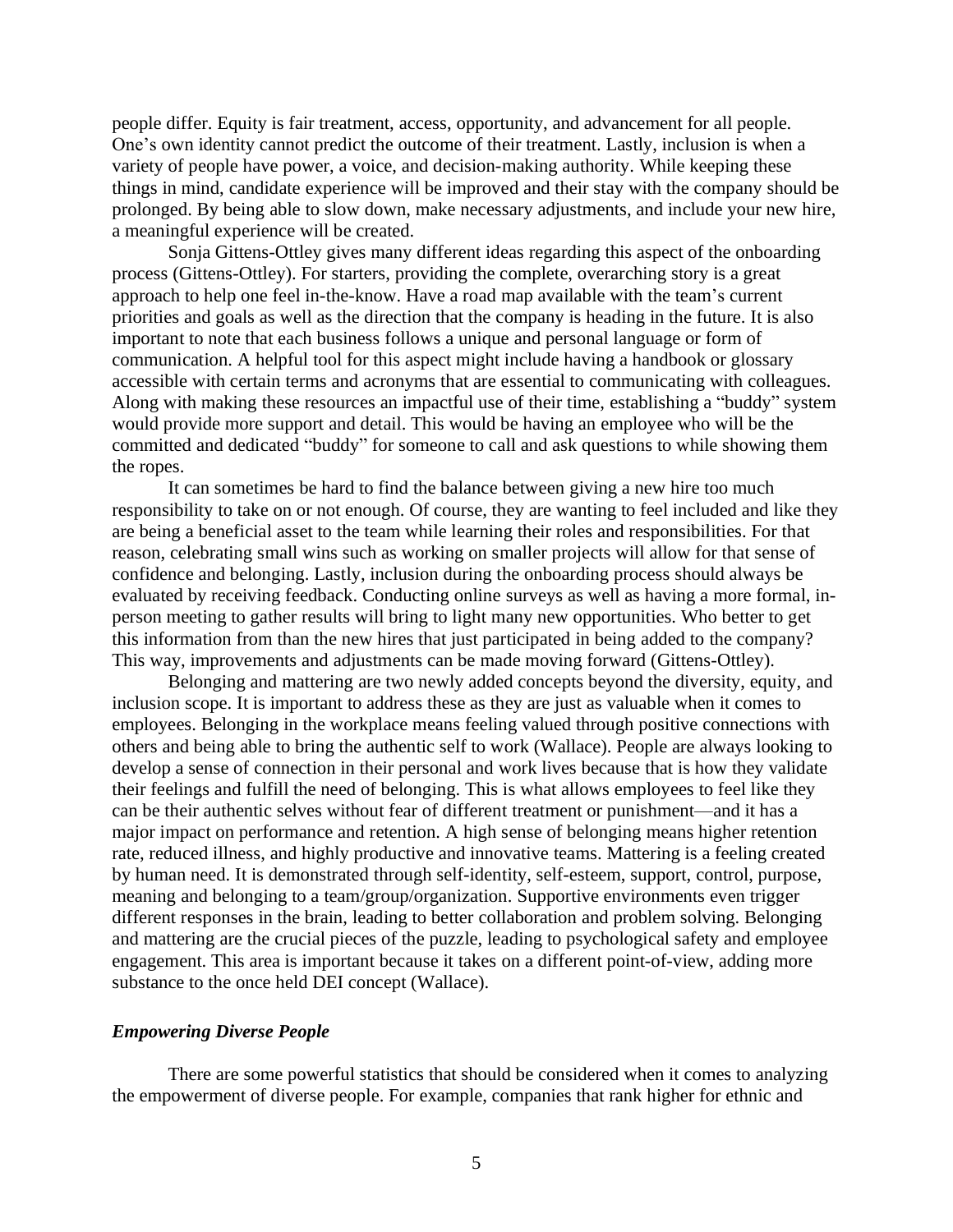cultural diversity are 35% more likely to produce above-average profits compared to those with low diversity. In addition to this, organizations that are gender diverse are 15% more likely to be profitable (Chaplin). Decision making and employee engagement are both increased when a diverse workforce is present. This data supports what every Human Resource manager already instinctively knows: that their company's culture and financial success will be better off with greater diversity. Attracting those of diverse backgrounds is not always as easy as it may seem though. Just because a company hires for variety does not mean that they will retain an equality focused group. Therefore, gearing new hires for success and approaching the process depending on their profile and specific needs is key in onboarding. This means getting started with targeted diversity efforts and empowering new employees (Chaplin).

Otis is committed to creating an environment where all employees can be themselves and share ideas openly (Diversity, Equity). All qualified applicants receive consideration for employment regardless of race, color, religion, sex, sexual orientation, gender identity, national origin, disability or veteran status, age, or any other protected class according to applicable law. At Otis, their international presence allows for a strong community that is diverse in both culture and thought. Women currently represent more than one third of Otis executives globally and 40% in the United States with Judy Marks as the current CEO. In addition to this, the Human Rights Campaign named Otis one of the "Best Places to Work for LGBTQ Equality" (Diversity, Equity). In 2020, the company launched Our Commitment to Change, a framework with different pillars to ensure all colleagues feel safe, welcome, and heard. The pillars include conducting an independent review to uncover and eliminate biases, creating advisory groups to ensure transparency and maintain accountability, volunteerism, and promoting mental health practices. Lastly, 27% of executives are ethnically and racially diverse as of 2021. Otis Elevator Company is committed to creating an inclusive culture that encourages and celebrates the diversity required to innovate, connect, and thrive (Diversity, Equity).

#### <span id="page-6-0"></span>**Groups to be Considered**

The focus is the best practices for onboarding persons with differences in a proactive way. This is because the end goal of this process is the same, which is to set new employees (permanent, temporary, or interns) up for success at a company. But, since everyone is different in their own ways, coming from many cultures and backgrounds, different approaches must be taken to get there. These categories could be a wide range of things and too many to mention. Being more specific to some of these groups might include onboarding for younger employees, international transfers, those with disabilities, and tons more. This is an important challenge and concept that every single company faces, so it is crucial to be equipped with the right knowledge and tools to make this experience as beneficial as possible for both sides. Although generic onboarding has several quality and non-prescribed ways to improve point of hire from the getgo, these categorizations to be considered will take a further dive into the most effective onboarding practices for certain groups of people ranging from gender, age, and beliefs. Regarding underrepresented groups at Otis Elevator Company, some information is case sensitive as it is difficult to share certain experiences.

# <span id="page-6-1"></span>*Onboarding for Disabled Applicants*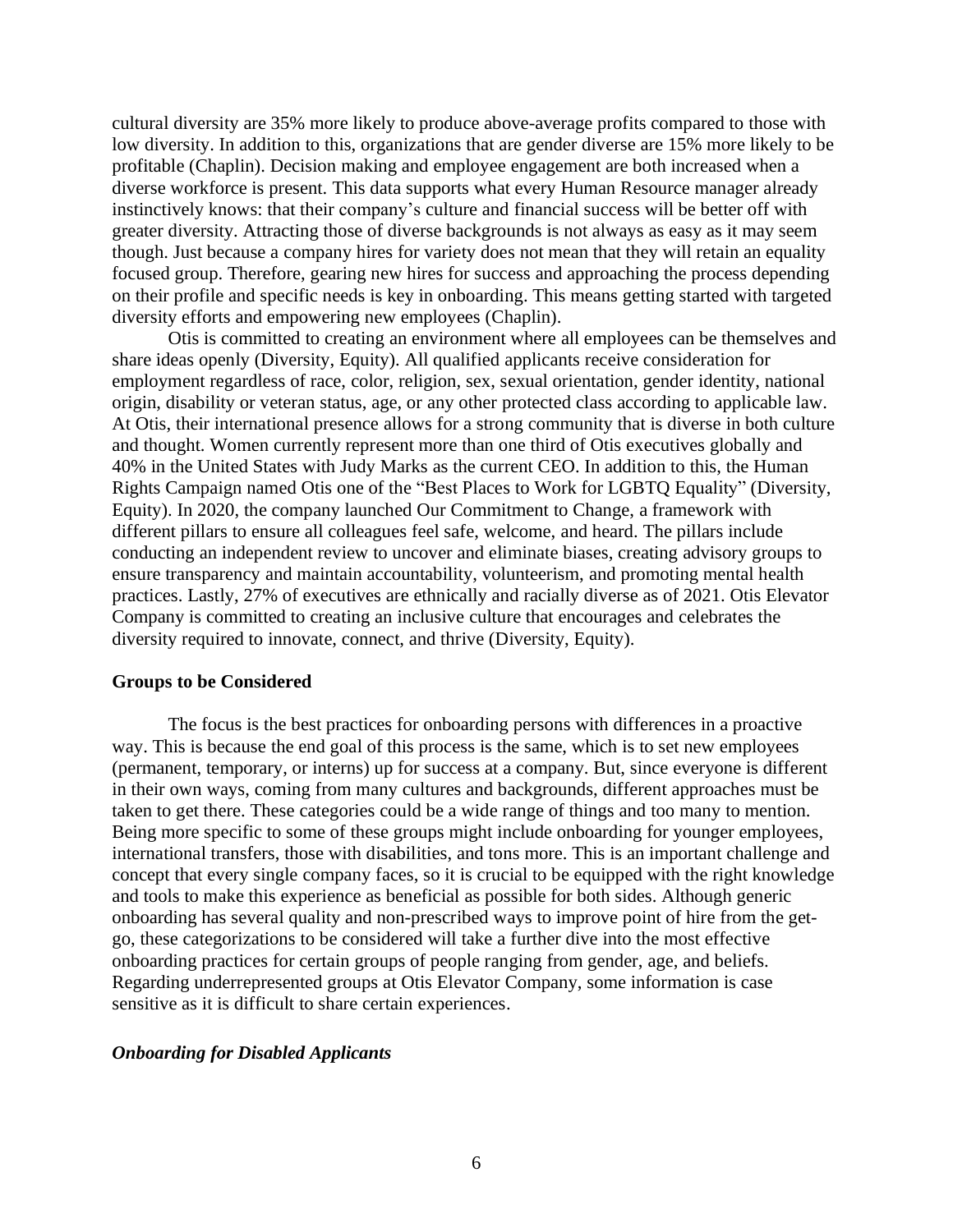Aimie Ye, SEO Manager at GoCo software company, takes a dive into accommodating the needs of those who face living day to day life with their conditions (Ye). This could include that of visual impairment, deafness, autism, a misunderstood community including transgender, as well as many other categories. To complete the interview process, onboard, and successfully perform job duties assistance should be provided in accordance with the ADA guidelines. If unsure about how to build ADA compliance with the onboarding process, the best thing to do is to speak to a disability access consultant. They are affordable and can vastly improve processes that might be lacking. Being able to support those with certain disabilities and differences will allow for the individual to feel welcome no matter the circumstance.

One way to address this idea would be to not solely rely on written onboarding materials for the new hire. Having information presented in multiple formats such as audio and visual as well is much more effective. This also goes for employee handbook policies, clearly outlining that Human Resources is to be contacted should you need any accommodations. Job descriptions should accurately reflect responsibilities so this should be addressed on the front end and eliminate discrepancies moving forward. Communication regarding special events, outings, or other non-normative workdays should be given at least a month in advance. It is possible that spontaneous or surprising circumstances may not be very considerate to those who value having a predictable daily schedule. At Otis, information was presented in multiple formats while job descriptions were also thoroughly explained. Understanding the pain points associated with specific disabilities and differences gives more insight for the employer.

Going straight to the source and asking for the employee's perspective on what assistance they are requesting is a wonderful way to get honest feedback and open the conversation (Ye). Partnering these new hires with an online mentor is highly recommended as well. The digital mentor can provide advice and support in relation to the work role, company culture, and any other solvable questions one might have. Existing employees should be made aware beforehand to avoid disability and difference terminology issues that might arise. Anticipating these things and their needs will set up the office to be involved and comfortable with colleague interactions. Current infrastructure should be examined for accessibility whether that be having handicapped parking available or a nice and quiet office space. Going even further, computer and communication technology accessibility is especially important as well. Alternative input devices, screen reading software, screen magnification, telephone amplification, and many more resources should be made available. At Otis, handicap parking was available, and entrances were wheelchair accessible as well. No matter the disability or difference, being prepared is the number one priority for any company (Ye).

# <span id="page-7-0"></span>*Remote Employee Onboarding*

With the COVID-19 pandemic sweeping across the nation, more people are working from home now more than ever. It is essential that steps are taken to fulfill remote employees with the same positive experience that they would gain from physically being in the office. Some have returned to the workplace since then while some will permanently remain online. There has been some insight given on some of the best practices for this transition (Boyarsky).

Starting early is essential in any onboarding process, although it is even more prevalent when introducing remote employees. Up to three weeks prior to their start date, try sending different links to the business social media platforms or information about purchasing company gear to get the individual excited about joining the team. Once getting up and running, an IT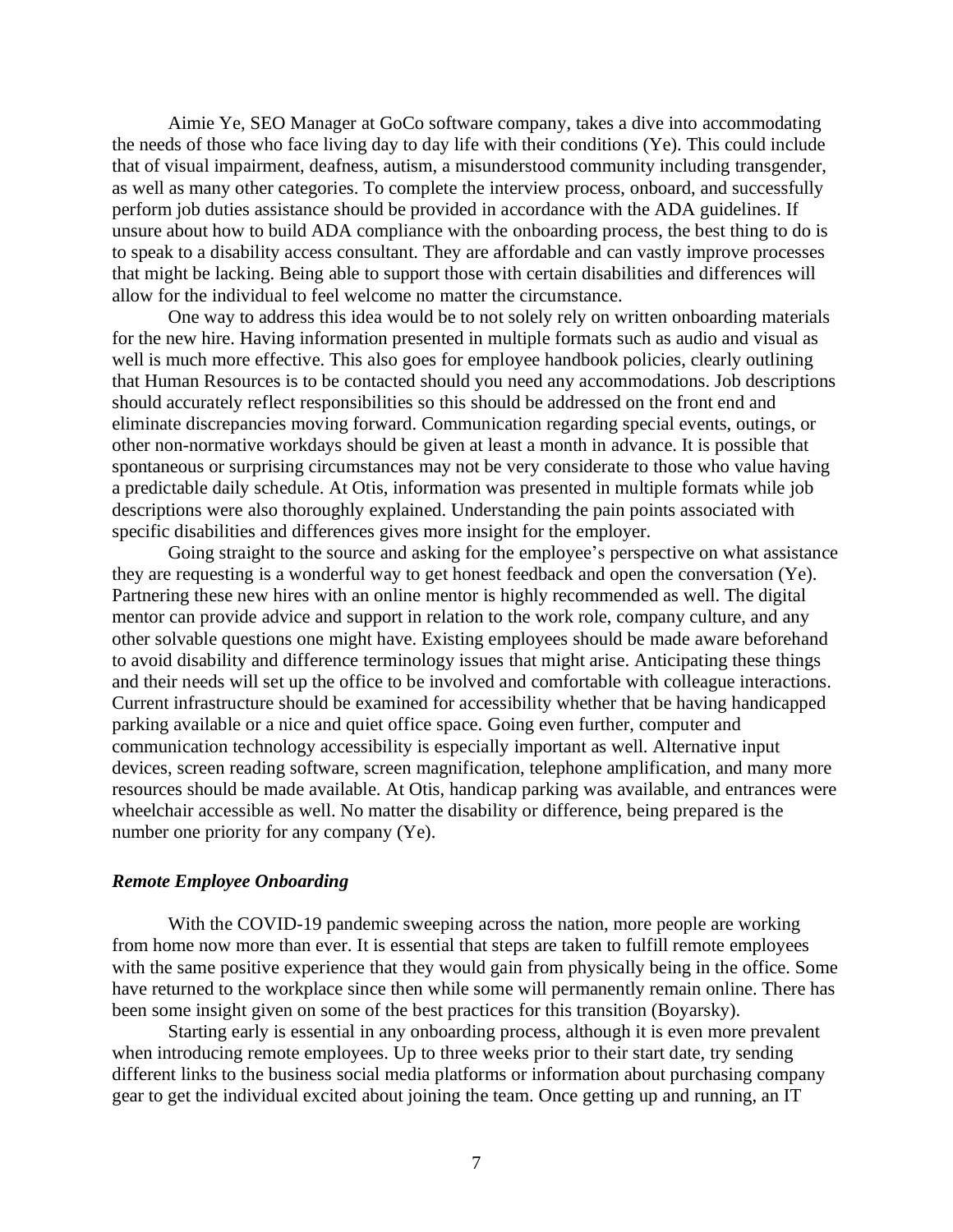orientation should be of utmost importance. All passwords and access to different software such as video conferencing and messaging applications should be taken care of immediately. There are plenty of different technology and software platforms that should be made available. It is important to close the security and control gaps in remote work set-up. The Virtual Private Network (VPN) should be able to handle the large influx of connections as people access company software from their workspaces at home. Multi-factor authentication should be put in place to monitor what employees and customers have access to. Machines will also need properly configured firewalls as well as intrusion prevention software. Modernizing network architectures, such as shifting to iCloud storage and investing in a solid technical infrastructure, will pay off. Lastly, communication with employees regarding secure practices like encryption of home routers and Wi-Fi networks, prompt installation of updates, and the confidentiality of printed and digital information are all things to address. To reduce the risks of remote work over the long term, consider adopting these security standards and solutions (COVID-19: Making).

It is common for remote employees to feel a sense of loneliness just from being isolated at their home workspace. That is what these different tips and tricks aim to improve by encouraging employee collaboration. Another thing a remote employee seeks is one-on-one time with their manager to receive a timeline of action items that does not just end after the first week. While working a hybrid internship, I was able to work remote from home as well as be in the office. Otis provided access to a VPN connection while out of the office as well as IT help along the way. According to Katherine Boyarsky, "employees with proper support during onboarding are 54% more productive as new hires as opposed to those who do not." She also states that those employees who experience a bad onboarding experience are twice as likely to seek out another job (Boyarsky).

# <span id="page-8-0"></span>*Onboarding for Different Age Groups*

Onboarding for different age groups includes those of both the younger and older generations. When it comes to onboarding younger employees, 1 in 3 fresh graduates quit their jobs in less than a year (Sansan). With the transition from college graduation to going out into the real world, this can be a huge step. These individuals are usually terrified and anxious when entering the workforce at the bottom of the food chain. Creating a great first impression with your onboarding process will make the new hire feel more committed to the organization and its culture. One way to do this would be to set aside a small budget in the first week for different groups of colleagues to take the individual out for lunch. This will allow themselves to become familiarized in their new location as well as build connections within the office. Another helpful tip could be to allow for younger generations to work remotely every now and then, being flexible with their schedules in and out of the office. Recent college graduates have undergone the COVID-19 pandemic and have had to shift to an online environment once before in which they have become more comfortable. Sansan also notes that showing employees that you care through recognizing a job well done, providing learning opportunities, and making leadership accessible will demonstrate a place that new hires won't want to leave.

Companies must allow these younger employees to do what they have been trained to do all their lives up to this point, study. Investing in internal learning tools and training modules that are self-conducted is going to be highly effective in setting them up for success. Give them time to listen, digest, respond, and repeat. These individuals also have tendencies to want to impress their new management team. For this reason, a coworker mentor, or some sort of outlet for them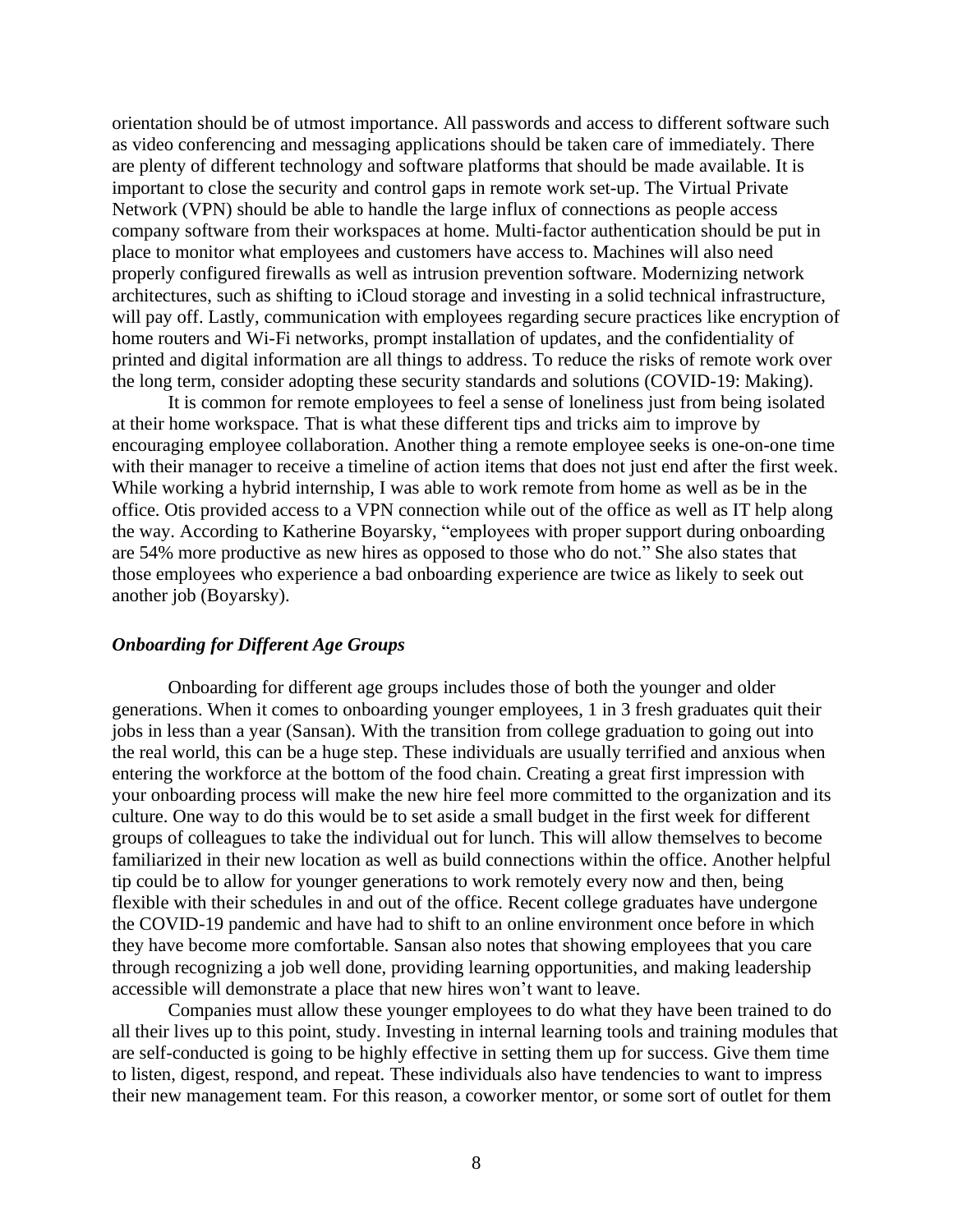to ask their "dumb" questions will retain confidence. Opportunities for them to be social with each other is also necessary. After just recently graduating, they may feel as though their time for social interactions with friends is officially over. Inviting team members to different mixers and events will keep up the excitement all throughout the office. "The recent college grads may be a separate breed of worker, but their needs are very basic" (Vaughn).

Younger employees also include different interns that a business may have for a short and fixed period of time. They will still need to go through a formal onboarding process which may look a tad different than usual. Interns should be contacted prior to their start day with a schedule that is clear and concise outlining their time with the company as well as the projects they will work on. Even sending some company gear and swag will get them excited for joining the team. Providing help filling out different forms would be particularly useful as the individual may not be familiar with employment terms and tax documents. The intern will need access to an email and software accounts to stay connected which is something the IT team might set up beforehand for an easy transition. Those that work with the company full-time should be made aware of the intern and prompted to introduce themselves, answer questions, and make them feel as comfortable as possible. These things will help interns adjust well to their new roles, perform their tasks effectively, and get the most out of their internships (Onboarding interns). Fitting into this specific group as a young intern, I was given many opportunities through Otis such as these which allowed for a smooth transition.

Transitioning from younger employees, onboarding elders is something we must give attention to as well. With how much technology has advanced over the years, older generations are generally perceived as not being very tech savvy compared to those that are younger. Alican Bektas, in his article, "Senior-Friendly Technology: Onboarding Elderly Users," highlights the statistic that 17% of North America is over the age of 65 (Bektas). Four-in-ten seniors now own smartphones, and out of these, 76% use the internet several times a day. Tech companies though, do not appear to pay much attention to this demographic. Innovation should be all-inclusive and aimed to empower the aging population instead of leaving them on the sideline. The rate of elders that are becoming more familiar with participating online is consistently growing. Their ability to adopt new capabilities is impressive, even if a little guidance is needed along the way.

Keeping older generations in mind, effective communication will allow pain points and values to be better understood. By addressing the importance of the software that these employees are learning to use, it will help keep them interested and engaged. Taking it slow is somewhat of an obvious tip, but thorough walkthroughs will ensure proficiency in a progressive way. Avoiding jargon, technical terms, and using simple vocabulary instead is important to make sure that information is being understood. Templates should be provided and made readily available whenever possible, to minimize the need for extra steps and to get as close as possible to a solution. Mentioning internet safety is also vital as some elders may not be aware of the dangers that come along with using technology. This could include having a training session regarding data protection, secure payment, and privacy. Finally, being sure to include and involve them in onboarding ideation and conception will allow leaders to notice what works and what does not. This could include gathering feedback, running tests, monitoring usage, and holding focus groups. Senior users are a valuable demographic for tech companies to address (Bektas).

# <span id="page-9-0"></span>*Onboarding for Female Executives*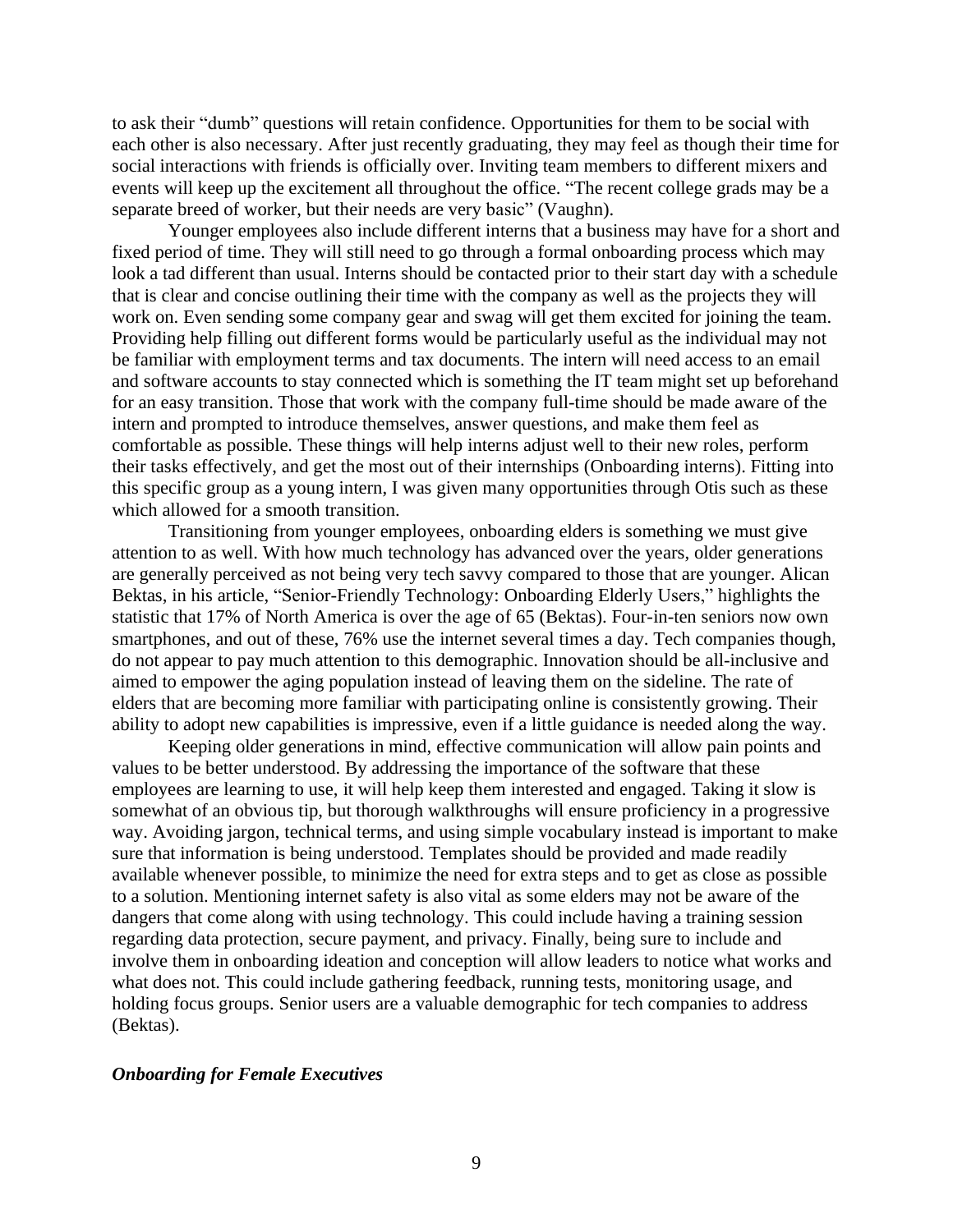An important aspect that companies should consider is hiring those of the female gender. It has been reported that women tend to over-prepare and underestimate their abilities (Chaplin). To combat this, onboarding should aim to close this confidence gap as well as create competitive advantages. When it comes to confidence in the workplace, this should start before the actual work does. For this reason, many helpful manuals and opportunities should be provided for the new female hires to level with existing employees on knowledge fronts. This could also include providing some sort of counseling resource for females to take advantage of when they are having those feelings of doubt. This does not need to be an on-site session as the individual may feel uncomfortable but having an anonymous resource to contact outside of the workplace that is already covered cost-wise would be beneficial. In addition to this, having a separate quiet space that is accessible throughout the day at the actual office building could be used as a breath of fresh air.

These female executives should be paired up with someone of high respect within the organization who displays the company values well. In addition to this, goals should be explicitly outlined, although this goes for all new hires. Only about 50% of employees know what is expected of them in the workplace, which is something that needs to be reduced (Chaplin). In the first few senior leadership meetings that the individual attends, ask for insights and opinions to show that their contributions are wanted and respected. In the United States, only 16% of executive team members are women (Women on board). There is a significant gap between the benefits women want, and the benefits men think are important. For example, women rank parental leave 3rd most important while men rank it 10th when it comes to benefit programs. It is crucial to be active rather than passive in tailoring the onboarding process to adhere to women's unique wants and needs. Only 79 women are promoted to manager for every 100 men (Women on board). Female executives are underrepresented, and it is onboarding's responsibility to prevent their representation from burning out completely.

# <span id="page-10-0"></span>*Onboarding for Single Parents*

Parenting is a full-time job. For single parents, it is an even bigger challenge and responsibility. In the article "Onboarding for Empowerment: How to Create a Diverse, Thriving Workforce From Day 1," a study of more than 1,800 working parents with children younger than 18 found that more than 50% struggle to balance work and parenting (Chaplin). Creating a schedule that is adaptable for these single parents is key. Offering a work-from-home schedule at least part time shows understanding and will help attract a more engaged workforce. Having a predictable work schedule can help to reduce stress and ensure that maximum energy and effort is being put into work tasks. This needs to be handled by both parties, accommodating their flexibility and the company requirements. Family-related employee benefits should be explained on the front end. This ranges from paid parental leave, hours, health care benefits, vacation time, as well as tuition loan assistance if available. Employees of all family structures and backgrounds should feel welcome and comfortable regardless.

There are many ways companies can approach making childcare less stressful for their employees. Setting regular start and end times for meetings, such as keeping them within a 9:00 AM to 4:00 PM window, allows for these parents to ensure taking their child to and from daycare is smooth sailing. This also includes helping employees figure out better childcare service options. The cost of childcare in the United States is exceedingly high. Companies should offer the option for education on childcare Flex Spending Accounts to cover childcare costs pre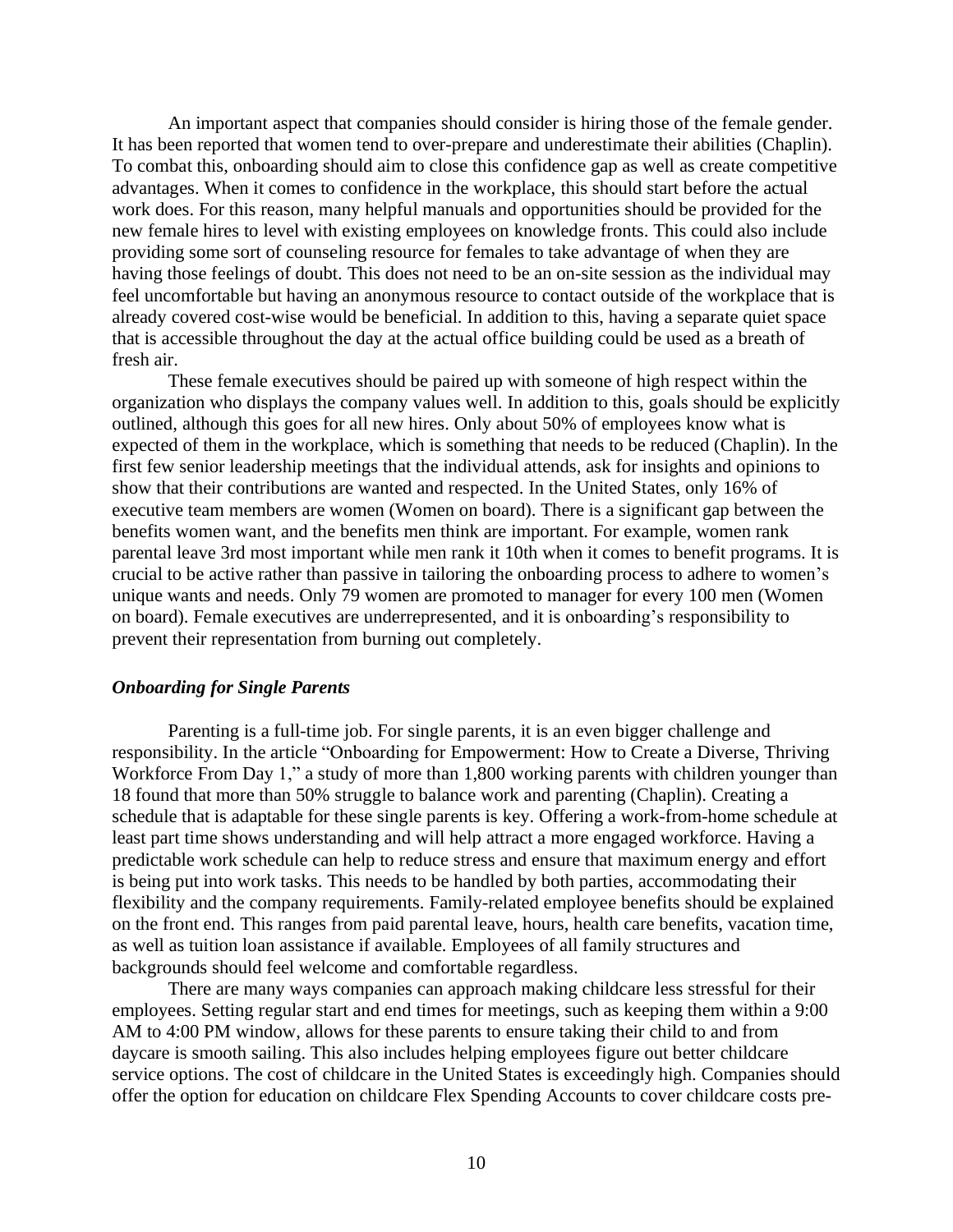tax. Back-up care can be implemented with a reduced rate for up to six days of emergency care at home whether that be that the child is sick, or school was canceled for the day. Going even further, on-site childcare expresses a genuine interest and concern for supporting parents in the workplace. Having a family center at the office for children to attend during the day might not be the most inexpensive option, but it is something to consider when onboarding single parents. These policies and programs show an authentic desire to relieve some of this stress that these employees may face (Beck).

# <span id="page-11-0"></span>*Onboarding for International and In-House Company Transfers*

It is important to highlight those that are transferring internationally to a new office as well as those transferring in-house within the company. When newcomers from all around the world arrive, what might be common knowledge to most here in the United States may not be something others are aware of or familiar with. International transfers could potentially be afraid to ask certain questions due to fear of feeling like they should have known the answer already. Being proactive about addressing some of these questions beforehand will make for a smoother transition. Some questions that might arise could include certain workplace norms such as when employees typically arrive and leave, the best form of communication, and even dress code. Assigning the newcomer with a mentor or a buddy to show them the ropes would be immensely helpful in this situation. In addition to this, different reminders could be sent out to make sure they are staying up to date and on task with upcoming events and projects. The individual should also be encouraged to share their culture as well and feel free to be themselves. Allow for their workspaces to be decorated, making them their own and letting their personalities shine through. Make sure that team members are made aware of an international transfer and reminded to create a comfortable and welcoming work environment while respecting any sort of cultural traditions one may have. These international employees could potentially be coming from radically diverse cultures and work environments than anyone in a particular office has ever experienced before (Chaplin).

Whether promoting an existing employee or coordinating their lateral career move, internal role transfers are a vital part of building talent and reducing turnover. Internal candidates are capable of filling hard-to-find senior roles with proven talent. Just as much thought should be put into setting an internal hire up for success during the onboarding process as one would with an external hire. Even though they are already familiar with the company culture and institutional knowledge, they will be joining a whole new group of people with a different dynamic. Formally transitioning managers along with the employee could allow for discussion regarding critical knowledge about the team member as well as changeover methods. Some of the topics to be covered between the previous and new managers should include what the employee's strengths and development areas are as well as how they can best work together. Setting new goals using the 30, 60, 90-day roadmap while conducting check-ins to figure out what is working, what is not, and adjusting would be highly effective. In addition to this, building a fresh development plan around a new position will drive engagement by helping the existing employee to visualize their continued career progression within the organization. For internal hires to quickly reach full productivity, provide the professional coaching and support of a new dedicated mentor. Finally, being intentional about an ensured cultural and social acclimation with the new development plan is an important way to onboard in-house company transfers (Hoffman). If they have stayed with the company long enough to undergo an internal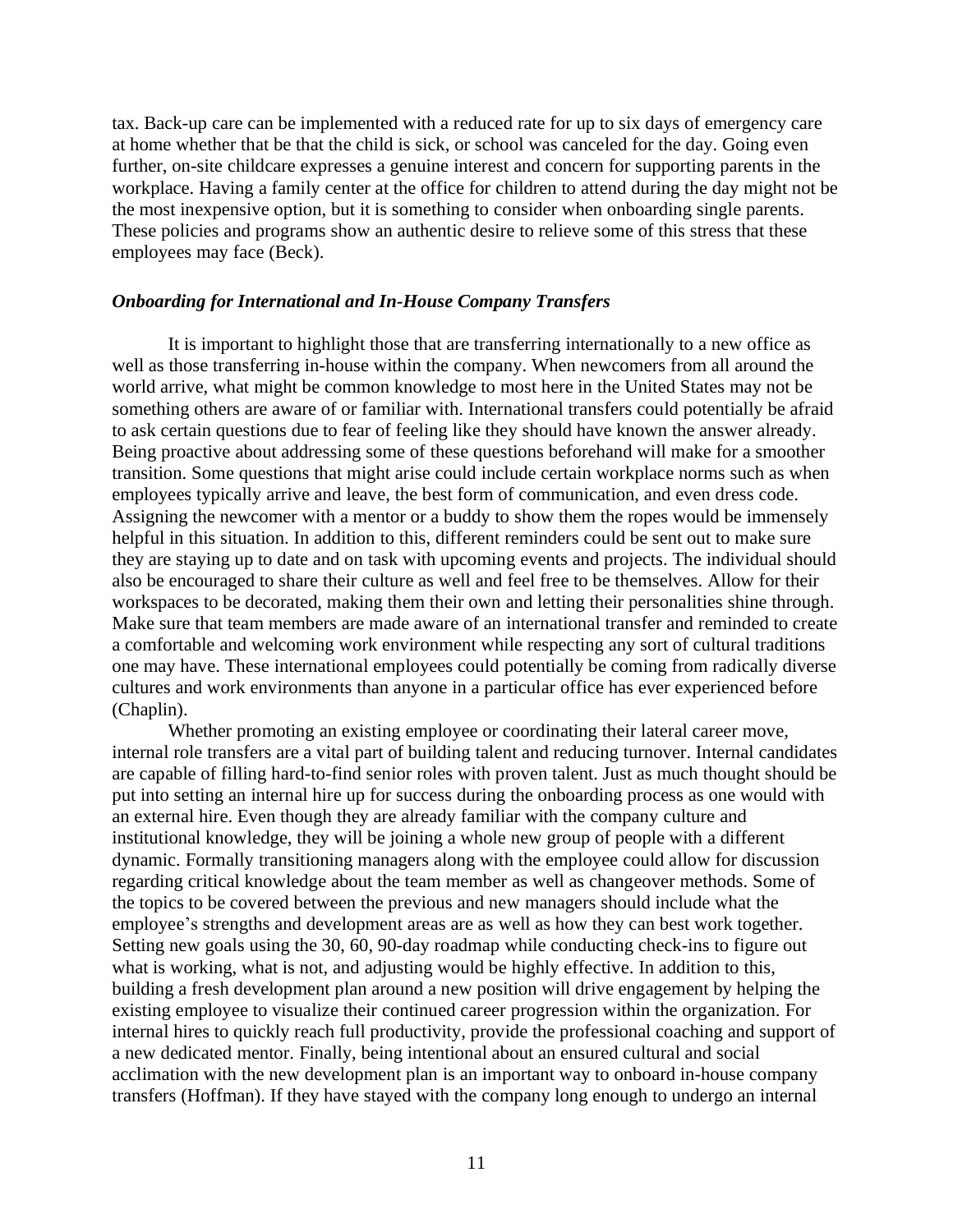role transfer, you want to make sure to keep impressing them and not let them down when transitioning into the onboarding process again.

### <span id="page-12-0"></span>*Religion and Spirituality in the Workplace*

Spirituality in the workplace can be a tricky subject and one that is difficult to navigate. Employee spiritual wellness is how an individual feels about their ability to express their beliefs, values, and purpose. Employees should feel that their job provides opportunities for them to practice their spirituality rather than get in the way of it or challenge it (Whitelock). There are many ways that companies can address this on the front end while making the new hire aware that their values and beliefs are respected. Individuals should feel as though their differences do not ostracize them from the group, rather it helps bring unique talents, skills, and experiences to the organization. By allowing floating holidays and scheduling practices there is the recognition that not everyone celebrates the same things. In addition to this, the employee should not feel that a decision to not participate in an event or activity due to religious beliefs would cause them any disadvantage. Providing private rooms gives employees time to take a break whether that be spent praying or having a quiet moment to themselves. Most importantly, companies must ensure that policies do not inadvertently discriminate such as dress codes that do not allow for religious attire. A company can encourage employee spiritual wellness by being flexible with time off, creating a safe environment, encouraging diversity, and ensuring top-down participation. A reasonable religious accommodation is any adjustment to the work environment that allows employees to practice their religion or hold ethical or moral beliefs without causing undue hardship to the employer (Whitelock).

#### <span id="page-12-1"></span>*Politics in Organization*

While focusing on the best practices for onboarding new employees, companies need to eliminate workplace politics to be successful. Learning how to properly identify and overcome these issues are dependent upon proper leadership and influence. Office politics can divide colleagues creating a tense and disruptive work environment as individuals play dirty at the expense of someone else. This starts to become a problem when personal motivations are not aligned with those of the company. To avoid potential consequences, the political behavior needs to be quickly identified and disciplinary action should be enforced fairly and as needed. Addressing this starts with the supervisors by stopping the negative behavior in its tracks, instituting firm policies that support open feedback, and avoiding office gossip and isolation. This goes along with the inclusion aspect, being able to trust all employees with company decisions and insights while squashing the "me first" mindset will go a long way. When it comes to celebrating victories as well as addressing mistakes, accountability should be demanded from all team members of the organization. Encouraging positive political behavior could include volunteering as well as complimenting and recognizing others. Likewise, when a mistake or failure occurs those who contributed should be expected to take ownership and responsibility in fixing the issue. Although these workplace politics are inevitable, this obstacle contributing to a company's success can be effectively reduced (Schooley).

# <span id="page-12-2"></span>*Mental Health*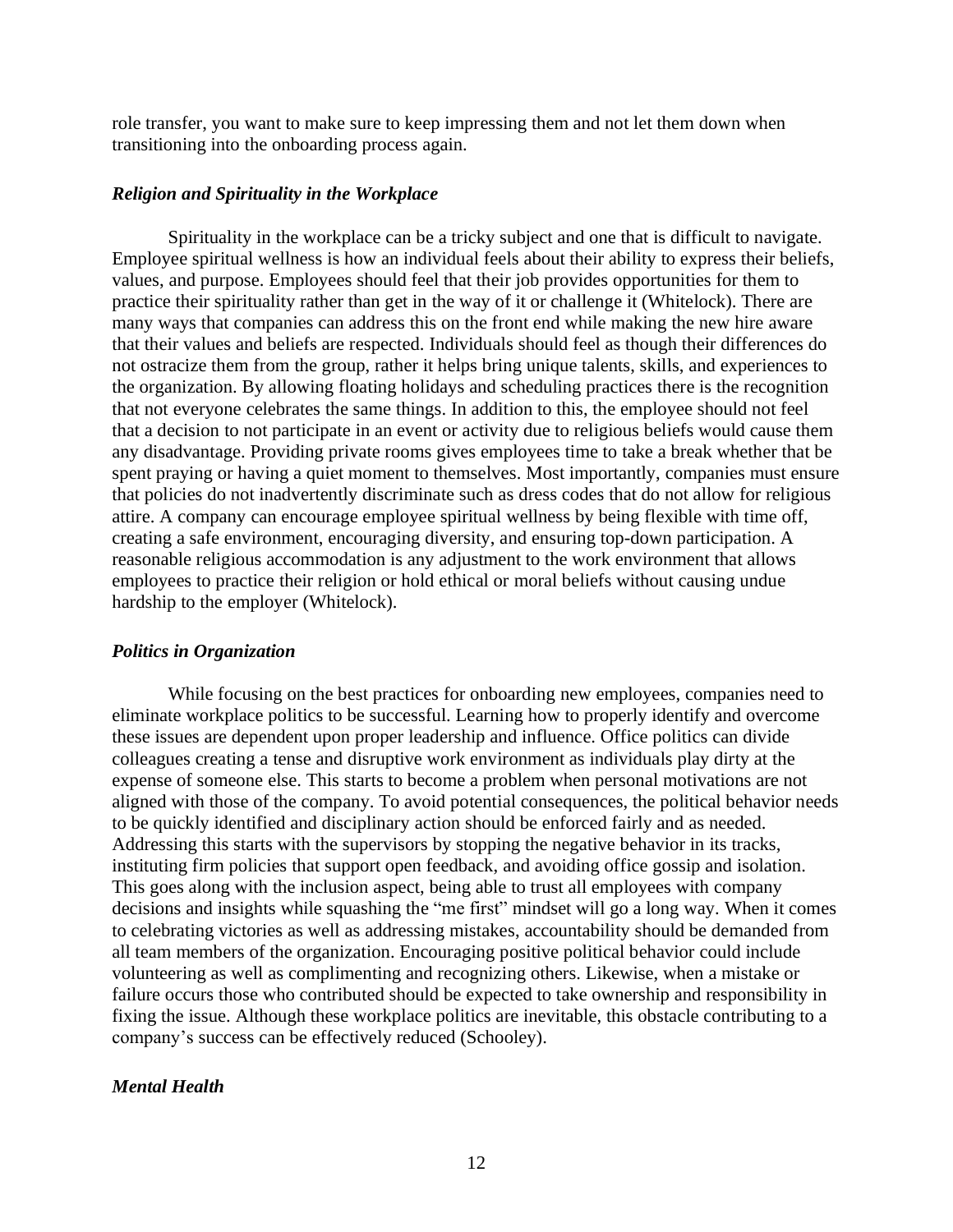Mental illness is a topic that should not be taken lightly. Especially throughout the COVID-19 pandemic, mental health has been very negatively affected for obvious reasons. During the pandemic, about 4 in 10 adults in the United States have reported symptoms of anxiety or depressive disorder (Panchal et al.). Prior to this study, the results concluded 1 in 10 adults reported these symptoms. As the pandemic continues, many people are prone to experiencing situations linked to poor mental health outcomes such as isolation and job loss. Clearly mental illness is on the rise more than ever and should be closely monitored.

Resources need to be made available to those privately struggling with anything ranging from anxiety or depression to PTSD. It is important to dive deeper into this question and how companies can provide support to ease the process ("How Can We Include"). Employees should feel comfortable addressing any concerns they may have regarding their mental health and capabilities, so it is important to emphasize this from the start. A quick and easy resource is an online anonymous screening to help determine what exactly it is that one is experiencing and where to go from there. The Coronavirus Aid, Relief, and Economic Security Act is a stimulus bill that has allocated funding for mental health services including access to Telehealth and private insurance which is something companies can investigate acquiring at this time. Support groups and systems are also beneficial to put into place while managing the new transition and any related stress that could accompany this. Incorporating mental health in the onboarding process can ensure that new employees are aware of the available resources should they be needed.

# <span id="page-13-0"></span>**Onboarding Points to Consider**

There is no prescribed way to onboard every employee. With many distinct categories of people, the standard checklist must be customized to achieve certain needs. With that being said, here is a generic outline of different onboarding points to consider discussing when preparing a new hire.

- Strategy and Alignment: The priorities and vision for the organization are accurately explained in detail.
- Culture and Working Norms: Company norms, values, and traditions are described and displayed.
- Performance Expectations: Individual goals should be established and discussed.
- The Team: Member roles and operations in all areas is understood across the board.
- Communication: Preferences and style of communication is made clear.
- Learning and Development: Networking with colleagues and development programs within a specific role is outlined.

This is a flexible checklist based on company needs but there are vital facts and notes to make when considering developing an onboarding process (Travelers Insurance).

### <span id="page-13-1"></span>**Conclusion**

Since the emphasis on the importance of good onboarding is very prevalent, there are many challenges that can arise when poor onboarding takes place. The consequences of this could be much more damaging to an organization than one might expect. Failure to show that the managing staff cares about giving a new hire proper information leads to a lack of trust. Without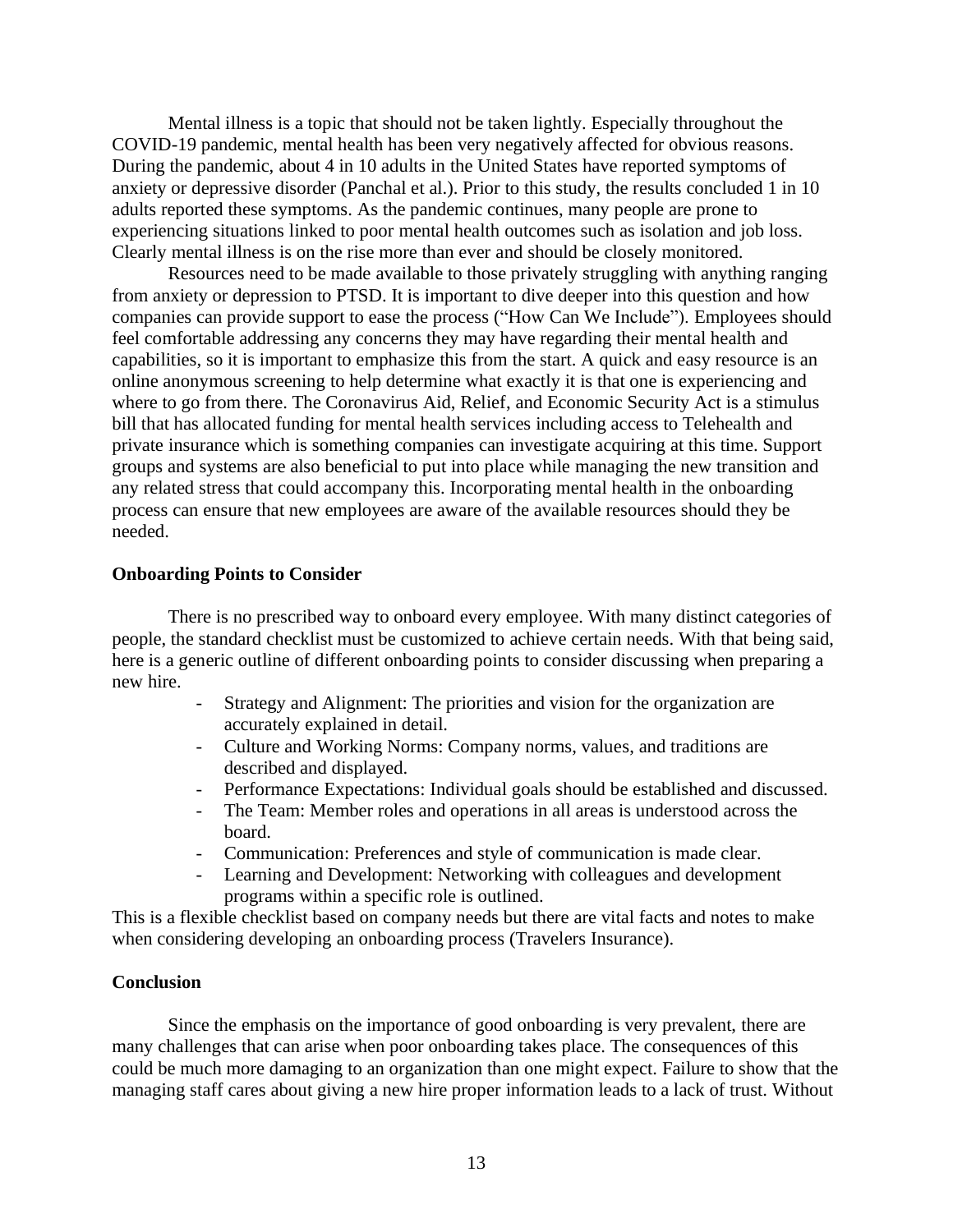trusting the process and goals that are aiming to be succeeded, revenue targets potentially will be missed and in return profit is lost. Although some skills may come naturally, not everyone is able to just wing it without making mistakes. These mistakes could have been prevented with sufficient training, but instead the new hire will now take longer to make a positive impact for the growth of the company. Another problem would be that the managing staff is not able to fully evaluate the ability of the employee. With a lack of attentiveness in the hiring process as well as after their start date, the employee would not be the best fit for the job as opposed to others that were looked over. These potential challenges are an easy fix with a sufficient onboarding process.

In conclusion, the onboarding process at Otis effectively met the needs of belonging and cultural awareness. The technology set up, meet and greets along with the outline of next steps in the process set us up for success. Where opportunity was noted was making DEIBM more of a topic of discussion. Celebrate the diversity in the executive teams with a discussion on their history, biographies, and path within the organization. Arrange for conversations with local leaders who are diverse to talk about their experiences, celebrate the good and highlight the steps taken to make improvements. These points outlined are thoughts on how to make something good, better. Diversity, equity, and inclusion are all especially important when it comes to navigating the way for new hires in any company. There are a variety of applicants that employers should understand the pain points of ranging from those of diverse cultural backgrounds to individuals with disabilities and many more categories. Referencing Maslow's theory of human needs can be compatible in the workplace as well: physiological, safety, love and belonging needs, esteem, and self-actualization. There are standard onboarding practices that must be customized to fit the needs of persons with differences. Becoming accustomed to a company's culture and environment plays a significant role in determining future endeavors and experiences within their organization. Paraphrasing Maya Angelou, that candidates and employees will forget what we said and what we did, but they won't forget how we made them feel. The onboarding process is a major contributor to this; therefore, it is important that the voice and experience of the new hire is valuable to the company. Onboarding is a pivotal process that, if done sufficiently, will set a business and their new employees up for success.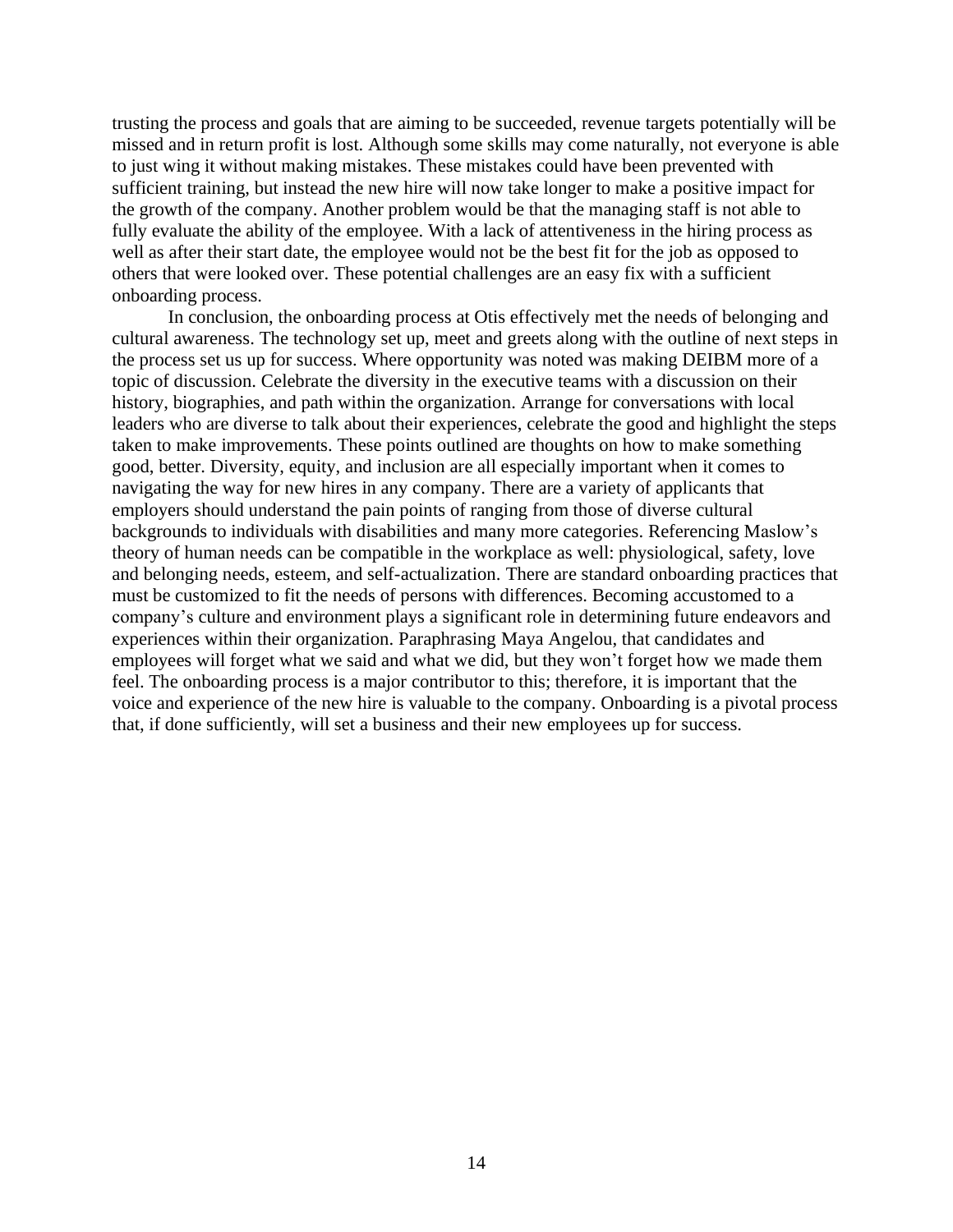# **References**

- <span id="page-15-0"></span>Arun, Tarika. "What Are the Four Phases of Onboarding?" *ZOHO*, 24 June 2021, www.zoho.com/people/hrknowledgehive/What-are-the-four-phases-of-onboarding.html. Accessed 7 Dec. 2021.
- Beck, Julia, editor. *How Some Companies Are Making Child Care Less Stressful for Their Employees*. Harvard Business Review, 14 Apr. 2017, hbr.org/2017/04/how-somecompanies-are-making-child-care-less-stressful-for-their-employees. Accessed 1 May 2022.
- Bektas, Alican. "Senior-Friendly Technology: Onboarding Elderly Users." *UserGuiding*, 11 Dec. 2020, userguiding.com/blog/senior-friendly-technology-onboarding/. Accessed 7 Dec. 2021.
- Boyarsky, Katherine. "7 Remote Employee Onboarding Tips and Checklist for Your Next New Hire." *Owl Labs*, 14 May 2020, resources.owllabs.com/blog/remote-employeeonboarding. Accessed 7 Dec. 2021.
- Chaplin, Christina. "Onboarding for Empowerment: How to Create a Diverse, Thriving Workforce from Day 1." *HR Zone*, 19 Feb. 2018, www.hrzone.com/lead/culture/onboarding-for-empowerment-how-to-create-a-diversethriving-workforce-from-day-1. Accessed 7 Dec. 2021.
- *COVID-19: Making remote work productive and secure*. PwC, 2 May 2017, www.pwc.com/us/en/library/covid-19/making-remote-work-productive-secure.html. Accessed 1 May 2022.
- *Diversity, Equity and Inclusion | Our Commitment to Change - Otis*. Otis, www.otis.com/en/us/our-company/diversity-and-inclusion. Accessed 1 May 2022.
- Gittens-Ottley, Sonja. "Inclusion Starts on Day One: 10 Ways to Build an Inclusive Onboarding Experience." *Wavelength*, 2021, wavelength.asana.com/inclusive-onboardingexperience/#close. Accessed 7 Dec. 2021.
- Hoffman, Matt, editor. *Best Practices for Onboarding Internal Hires*. Sapling, www.saplinghr.com/blog/best-practices-onboarding-internal-hires. Accessed 2 May 2022.
- "How Can We Include Mental Health in Our New Hire Orientation?" *Mental Health America*, 2021, mhanational.org/how-can-we-include-mental-health-our-new-hire-orientation. Accessed 7 Dec. 2021.
- *Onboarding interns checklist*. Workable, 2012-2022, resources.workable.com/onboardinginterns-checklist. Accessed 1 May 2022.
- "Onboarding The Five Types Your Organisation Should Be Doing." *Actus*, actus.co.uk/onboarding-the-five-types-your-organisation-should-be-doing/. Accessed 1 May 2022.
- Panchal, Nirmita, et al. "The Implications of COVID-19 for Mental Health and Substance Use." *KFF*, 10 Feb. 2021, www.kff.org/coronavirus-covid-19/issue-brief/the-implications-ofcovid-19-for-mental-health-and-substance-use/. Accessed 7 Dec. 2021.
- Sansan. "5 Ways to Smoothly Onboard Young Employees and Retain Them." *Sansan*, 17 Dec. 2018, resources.sansan.com/blog/5-ways-to-smoothly-onboard-young-employees-andretain-them. Accessed 7 Dec. 2021.